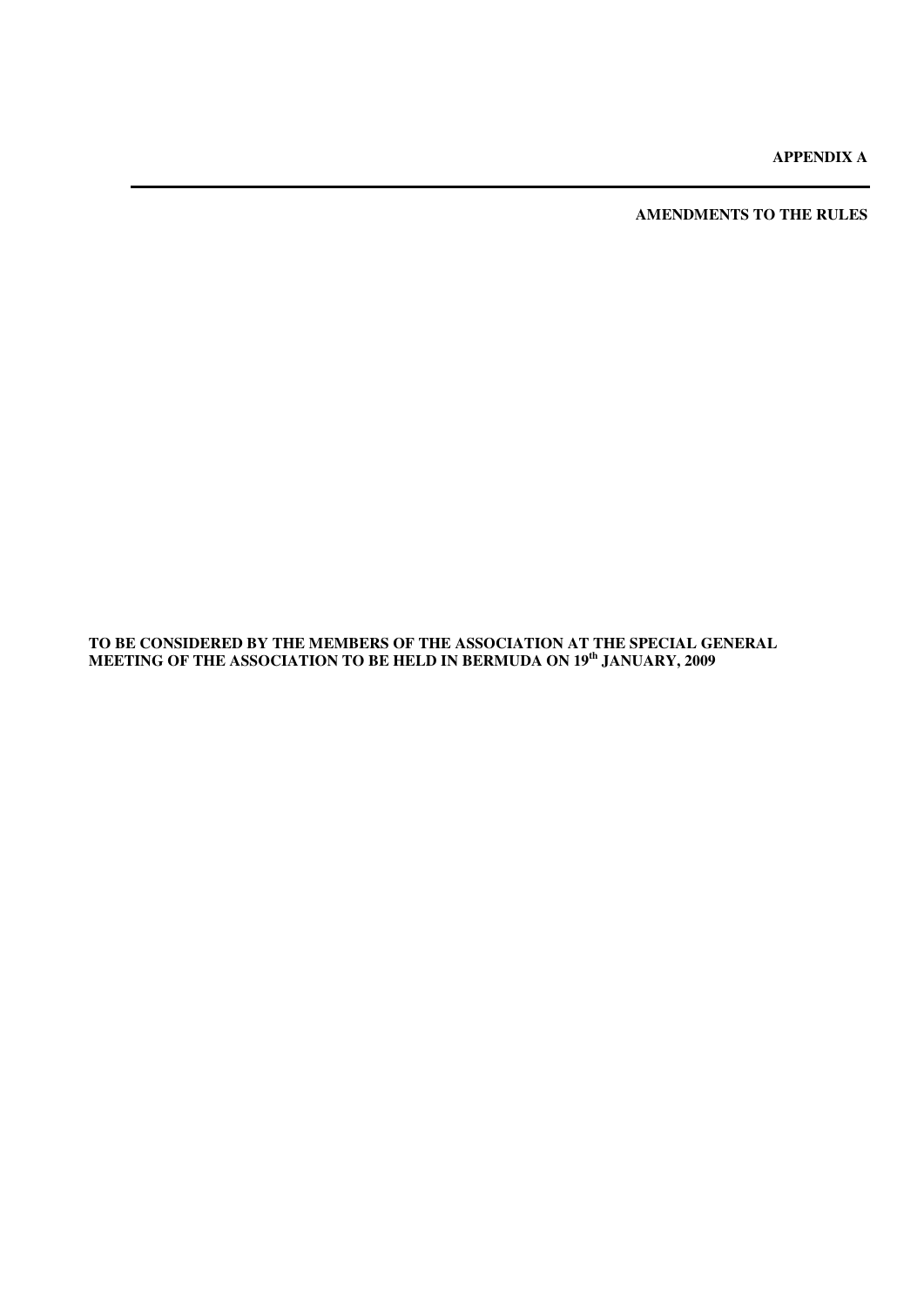| <b>AMENDMENTS TO RULES</b>                                                                                                                                                                                                                                                                                                                                                                                                                                                                                                         | <b>EXPLANATORY NOTES</b>                                                                                                                                                                                                                                                                                                                                                                                                                                   |
|------------------------------------------------------------------------------------------------------------------------------------------------------------------------------------------------------------------------------------------------------------------------------------------------------------------------------------------------------------------------------------------------------------------------------------------------------------------------------------------------------------------------------------|------------------------------------------------------------------------------------------------------------------------------------------------------------------------------------------------------------------------------------------------------------------------------------------------------------------------------------------------------------------------------------------------------------------------------------------------------------|
| RULE 1 - POLICY DEFENCES IN RESPECT OF CERTAIN<br>PERSONAL INJURY CLAIMS                                                                                                                                                                                                                                                                                                                                                                                                                                                           | <b>RULE 1 - POLICY DEFENCES IN RESPECT OF CERTAIN</b><br>PERSONAL INJURY CLAIMS                                                                                                                                                                                                                                                                                                                                                                            |
| Amend Rule 1 by addition of a new paragraph 9 in bold type<br>below and renumbering the existing paragraph 9 as paragraph<br>10 accordingly:                                                                                                                                                                                                                                                                                                                                                                                       | The purpose of these proposed Rule changes is to disapply two<br>specific defences contained in the Rules, namely the Pay to be<br>Paid condition and the retrospective termination of cover for                                                                                                                                                                                                                                                           |
| Notwithstanding the provisions of Rule 5A, where an Owner<br>has failed to discharge a legal liability to pay damages or<br>compensation for illness, personal injury or death of a<br>seaman, the Association shall discharge or pay such claim on<br>the Owner's behalf directly to such seaman or dependent<br>thereof                                                                                                                                                                                                          | non-payment of calls, in respect of valid claims for personal<br>injury and death brought by seamen or their dependants when<br>the claimants are unable to recover against other parties and<br>would go uncompensated if the Association were to rely on such<br>a defence. This policy will not apply to claims by the Member<br>seeking reimbursement and will not affect any rights of recourse<br>which the Association may have against the Member. |
| <b>PROVIDED ALWAYS that</b>                                                                                                                                                                                                                                                                                                                                                                                                                                                                                                        |                                                                                                                                                                                                                                                                                                                                                                                                                                                            |
| (i) the seaman or dependent has no enforceable right of<br>recovery against any other party and would otherwise be<br>uncompensated,                                                                                                                                                                                                                                                                                                                                                                                               |                                                                                                                                                                                                                                                                                                                                                                                                                                                            |
| (ii) subject to (iii) below, the amount payable by the<br>Association shall under no circumstances exceed the amount<br>which the Owner would otherwise have been able to recover<br>from the Association under the Rules and the Owner's terms<br>of entry,                                                                                                                                                                                                                                                                       |                                                                                                                                                                                                                                                                                                                                                                                                                                                            |
| (iii) where the Association is under no liability to the Owner<br>in respect of such claim in accordance with Rule $31(B)(ii)(a)$<br>and (d) by reason of cancellation for non-payment of amounts<br>due to the Association, the Association shall nevertheless<br>discharge or pay that claim to the extent only that it arises<br>from an event occurring prior to the date of cancellation, but<br>as agent only of the Owner, and the Owner shall be liable to<br>reimburse the Association for the full amount of such claim. |                                                                                                                                                                                                                                                                                                                                                                                                                                                            |
| Make a corresponding amendment to Rule 1, paragraph 8 by<br>addition of the words in bold type below:                                                                                                                                                                                                                                                                                                                                                                                                                              |                                                                                                                                                                                                                                                                                                                                                                                                                                                            |
| Save as provided in Rule $1(9)$ , the cover provided by the<br>Association as set out in these Rules is solely for the benefit of<br>the Owner It is not intended, save as provided in Rule 1(9),<br>that rights should be acquired by any third party through the<br>operation of the Contracts (Rights of Third Parties) Act 1999 of<br>the United Kingdom or similar legislation.                                                                                                                                               |                                                                                                                                                                                                                                                                                                                                                                                                                                                            |
| RULE 2, SECTION 17, PROVISO (c)(ii) - DELIVERY<br>WITHOUT PRODUCTION OF A NON-NEGOTIABLE B/L OR<br>SIMILAR DOCUMENT OF TITLE                                                                                                                                                                                                                                                                                                                                                                                                       | RULE 2, SECTION 17, PROVISO (c)(ii) - DELIVERY<br>WITHOUT PRODUCTION OF A NON-NEGOTIABLE B/L OR<br><b>SIMILAR DOCUMENT OF TITLE</b>                                                                                                                                                                                                                                                                                                                        |
| Amend Rule 2, Section 17 by addition of a new proviso(c)(ii) in<br>bold type below and renumbering the subsequent provisions<br>accordingly:                                                                                                                                                                                                                                                                                                                                                                                       | In order to take account of the Rafaela S decision, it is proposed<br>that all IG club rules are changed to require that non-<br>negotiable bills of lading be produced to the Owner in return                                                                                                                                                                                                                                                             |
| Delivery of cargo carried under a non-negotiable bill of<br>lading, waybill or similar document without production of<br>such document by the person to whom delivery is made,<br>where such production is required by the express terms of<br>that document or the law to which that document, or the<br>contract of carriage contained in or evidenced by it, is<br>subject, except where the Owner is required by any other law                                                                                                 | for delivery of the cargo in the same way as for negotiable bills<br>of lading, save where the Member is required by any other law<br>to which the Owner is subject to deliver, or relinquish custody<br>or control of the cargo without production of such document.                                                                                                                                                                                      |
| to which the carrier is subject to deliver, or relinquish                                                                                                                                                                                                                                                                                                                                                                                                                                                                          |                                                                                                                                                                                                                                                                                                                                                                                                                                                            |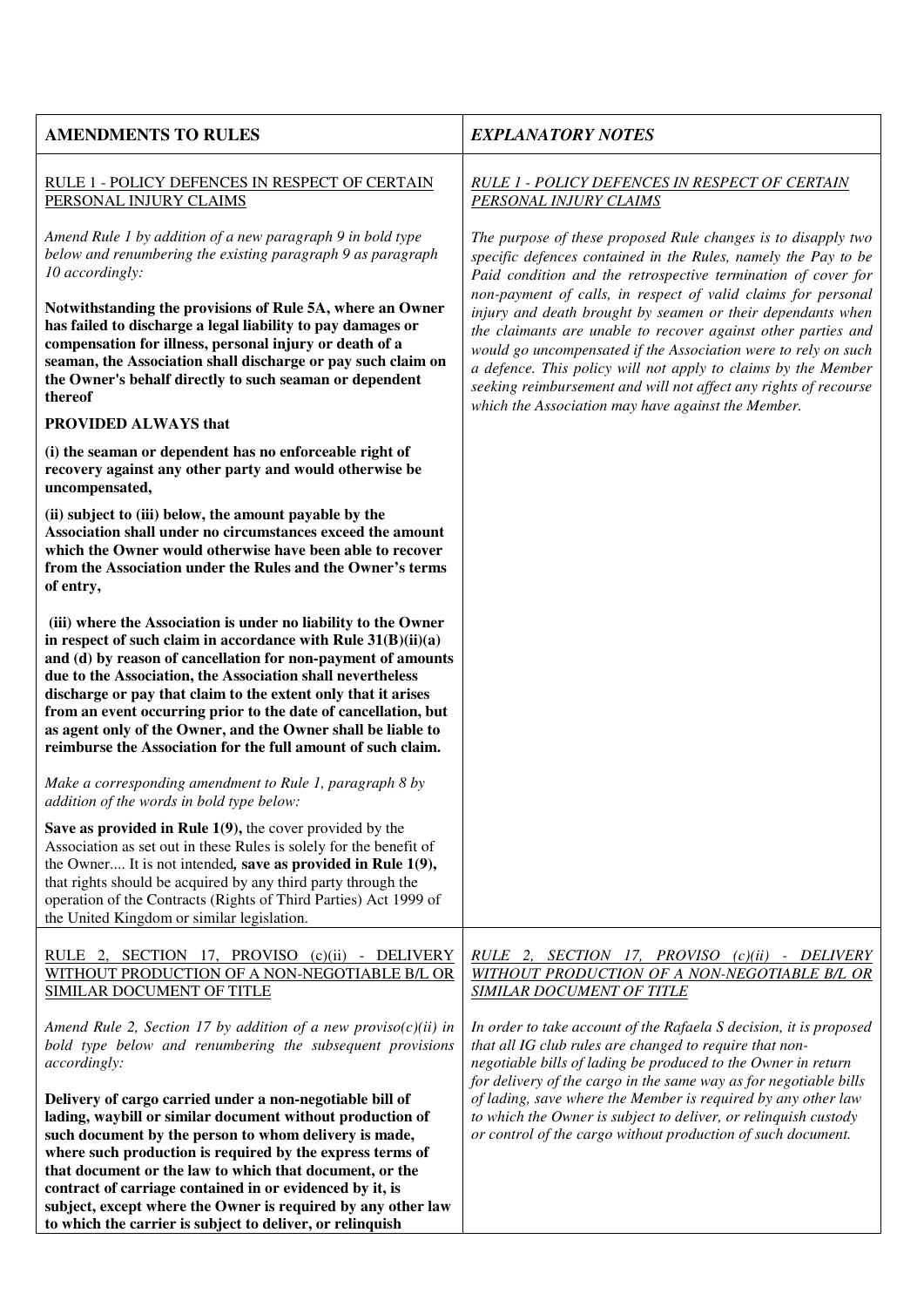| custody or control of, the cargo, without production of such<br>document.                                                                                                                                                                                                                                                                                                                                                                                                                                                                                                                                                                                                                                                                                                                                                                                                                                                                                                                                                                 |                                                                                                                                                                                                                                                                                                                                                                                                                                                                                                                                                                                                                                                                                                                                                                                                                                                                                                                                                                                                                          |
|-------------------------------------------------------------------------------------------------------------------------------------------------------------------------------------------------------------------------------------------------------------------------------------------------------------------------------------------------------------------------------------------------------------------------------------------------------------------------------------------------------------------------------------------------------------------------------------------------------------------------------------------------------------------------------------------------------------------------------------------------------------------------------------------------------------------------------------------------------------------------------------------------------------------------------------------------------------------------------------------------------------------------------------------|--------------------------------------------------------------------------------------------------------------------------------------------------------------------------------------------------------------------------------------------------------------------------------------------------------------------------------------------------------------------------------------------------------------------------------------------------------------------------------------------------------------------------------------------------------------------------------------------------------------------------------------------------------------------------------------------------------------------------------------------------------------------------------------------------------------------------------------------------------------------------------------------------------------------------------------------------------------------------------------------------------------------------|
| RULE 5(U) - CERTIFICATES AND UNDERTAKINGS,<br>RULE 5(E) – EXCLUSION OF WAR RISKS, and<br>RULE 5 (F) - EXCLUSION OF NUCLEAR RISKS                                                                                                                                                                                                                                                                                                                                                                                                                                                                                                                                                                                                                                                                                                                                                                                                                                                                                                          | RULE 5(U) - CERTIFICATES AND UNDERTAKINGS<br>$RULE 5(E) - EXCLUSION OF WAR RISKS, and$<br>RULE 5 (F) - EXCLUSION OF NUCLEAR RISKS                                                                                                                                                                                                                                                                                                                                                                                                                                                                                                                                                                                                                                                                                                                                                                                                                                                                                        |
| Amend Rule 5 by addition of a new paragraph $5(U)$ in bold type<br>below:                                                                                                                                                                                                                                                                                                                                                                                                                                                                                                                                                                                                                                                                                                                                                                                                                                                                                                                                                                 | The purpose of these proposed Rule changes is to determine and<br>clarify the terms upon which the Association may make payment                                                                                                                                                                                                                                                                                                                                                                                                                                                                                                                                                                                                                                                                                                                                                                                                                                                                                          |
| Notwithstanding the exclusions in Rule $5(E)$ and $5(F)$ , the<br>Association will discharge on behalf of the Owner liabilities,<br>costs, expenses arising under a demand made pursuant to the                                                                                                                                                                                                                                                                                                                                                                                                                                                                                                                                                                                                                                                                                                                                                                                                                                           | of liabilities incurred directly by the Association under a<br>Bunkers Convention certificate, or certain other named<br>certificates or undertakings.                                                                                                                                                                                                                                                                                                                                                                                                                                                                                                                                                                                                                                                                                                                                                                                                                                                                   |
| issue by the Association on behalf of the Owner of<br>a guarantee or other undertaking given by the<br><b>(a)</b><br>Association to the Federal Maritime Commission under<br>Section 2 of US Public Law 89-777, or<br>a certificate issued by the Association in compliance<br>(b)<br>with Article VII of the International Conventions on Civil<br>Liability for Oil Pollution Damage 1969 or 1992 or any<br>amendments thereof, or<br>an undertaking given by the Association to the<br>(c)<br>International Oil Compensation Fund 1992 in connection<br>with the Small Tanker Oil Pollution Indemnification<br>Agreement (STOPIA), or<br>a certificate issued by an Association in compliance<br>(d)<br>with Article 7 of the International Convention on Civil<br><b>Liability for Bunker Oil Pollution Damage, 2001</b><br>PROVIDED ALWAYS THAT:<br>The Owner shall indemnify the Association to the<br>(i)<br>extent that any payment under any such guarantee,<br>undertaking or certificate in discharge of the said liabilities, | Those terms, contained in the new Rule $5(U)$ , provide for the<br>Association to discharge on behalf of the Owner liabilities<br>under Bunkers Convention certificates, CLC certificates, FMC<br>guarantees and STOPIA undertakings, even where arising from<br>an excluded war risk or nuclear risk.<br>The Owner is required to indemnify the Association in respect<br>of payment made under such guarantee, certificate or<br>undertaking to the extent that the payment would have been<br>recoverable under a standard war risks or other insurance<br>policy. An existing provision for the rights of the owner under<br>such other policies to be assigned to the Association is<br>ameliorated by giving the Association the discretion to<br>determine what assignment or other mechanism is practicable.<br>As a number of these points had already arisen in relation to<br>Rule $5(E)$ (Exclusions of War Risks), it is proposed that those<br>parts of $5(E)$ which are now addressed by $5(U)$ should be |
| costs and expenses is or would have been recoverable in<br>whole or in part under a standard P&I war risk policy had<br>the Owner complied with the terms and conditions thereof,<br>and                                                                                                                                                                                                                                                                                                                                                                                                                                                                                                                                                                                                                                                                                                                                                                                                                                                  | deleted accordingly.                                                                                                                                                                                                                                                                                                                                                                                                                                                                                                                                                                                                                                                                                                                                                                                                                                                                                                                                                                                                     |
| The Owner agrees that:<br>(ii)<br>any payment by the Association under any such<br>(a)<br>guarantee, undertaking or certificate in discharge of the said<br>liabilities, costs and expenses shall, to the extent of any<br>amount recovered under any policy of insurance or extension<br>to the cover provided by the Association, be by way of loan;<br>and                                                                                                                                                                                                                                                                                                                                                                                                                                                                                                                                                                                                                                                                             |                                                                                                                                                                                                                                                                                                                                                                                                                                                                                                                                                                                                                                                                                                                                                                                                                                                                                                                                                                                                                          |
| ( <b>b</b> )<br>there shall be assigned to the Association to the<br>extent and on the terms that it determines in its discretion to<br>be practicable all the rights of the Insured Owner under any<br>other insurance and against any third party.                                                                                                                                                                                                                                                                                                                                                                                                                                                                                                                                                                                                                                                                                                                                                                                      |                                                                                                                                                                                                                                                                                                                                                                                                                                                                                                                                                                                                                                                                                                                                                                                                                                                                                                                                                                                                                          |
| For the purpose of this Rule $5(U)$ , the Directors shall have the<br>sole discretion to determine what constitutes a standard war<br>risk policy                                                                                                                                                                                                                                                                                                                                                                                                                                                                                                                                                                                                                                                                                                                                                                                                                                                                                         |                                                                                                                                                                                                                                                                                                                                                                                                                                                                                                                                                                                                                                                                                                                                                                                                                                                                                                                                                                                                                          |
| Corresponding amendment to Rule $5(E)$ by deletion of proviso<br>(b) and (c) below and adjusting the subsequent alphabetical<br>order:                                                                                                                                                                                                                                                                                                                                                                                                                                                                                                                                                                                                                                                                                                                                                                                                                                                                                                    |                                                                                                                                                                                                                                                                                                                                                                                                                                                                                                                                                                                                                                                                                                                                                                                                                                                                                                                                                                                                                          |
| b The exclusions in this paragraph (E) shall not apply to<br>liabilities, costs or expenses of an Owner insofar only as they are<br>discharged by the Association on behalf of the Owner pursuant to<br>a demand made under                                                                                                                                                                                                                                                                                                                                                                                                                                                                                                                                                                                                                                                                                                                                                                                                               |                                                                                                                                                                                                                                                                                                                                                                                                                                                                                                                                                                                                                                                                                                                                                                                                                                                                                                                                                                                                                          |
| (i) a guarantee or other undertaking given by the Association to<br>the Federal Maritime Commission under Section 2 of US Public<br>Law 89 777, or                                                                                                                                                                                                                                                                                                                                                                                                                                                                                                                                                                                                                                                                                                                                                                                                                                                                                        |                                                                                                                                                                                                                                                                                                                                                                                                                                                                                                                                                                                                                                                                                                                                                                                                                                                                                                                                                                                                                          |
| (ii) a certificate issued by the Association in compliance with<br>Article VII of the International Conventions on Civil Liability for                                                                                                                                                                                                                                                                                                                                                                                                                                                                                                                                                                                                                                                                                                                                                                                                                                                                                                    |                                                                                                                                                                                                                                                                                                                                                                                                                                                                                                                                                                                                                                                                                                                                                                                                                                                                                                                                                                                                                          |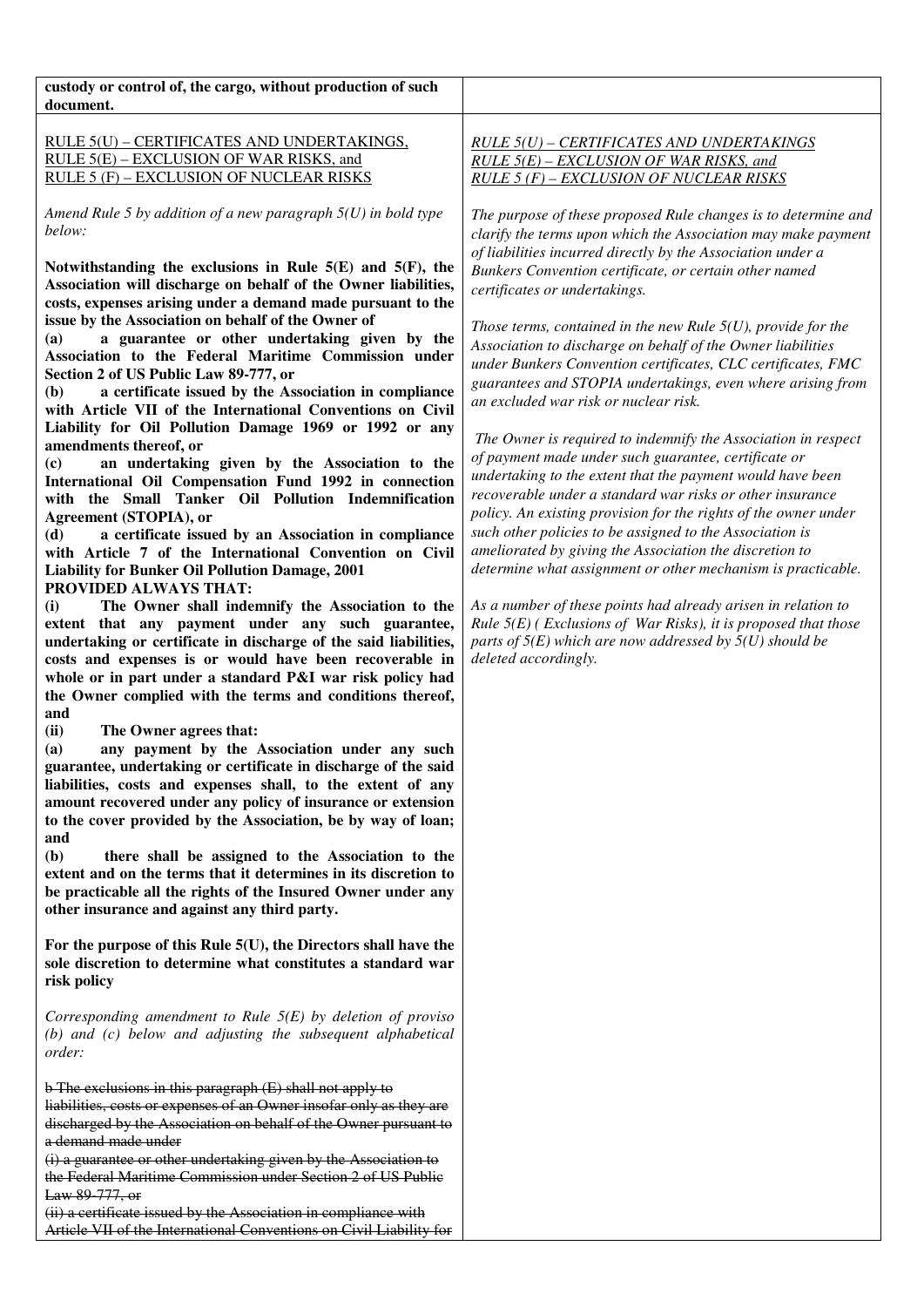| Oil Pollution Damage 1969 or 1992 or any amendments thereof,<br>or (iii) an undertaking given by the Association to the<br>International Oil Pollution Compensation Fund 1992 in<br>connection with the Small Tanker Oil Pollution Indemnification                                                                                                                                                                                                                                                                                                                                                                                                                                                                                                                                                                                                                                                            |                                                                                                                                                                                                                                                                                                                                                                                                                                                                                                                                                                                                                                               |
|---------------------------------------------------------------------------------------------------------------------------------------------------------------------------------------------------------------------------------------------------------------------------------------------------------------------------------------------------------------------------------------------------------------------------------------------------------------------------------------------------------------------------------------------------------------------------------------------------------------------------------------------------------------------------------------------------------------------------------------------------------------------------------------------------------------------------------------------------------------------------------------------------------------|-----------------------------------------------------------------------------------------------------------------------------------------------------------------------------------------------------------------------------------------------------------------------------------------------------------------------------------------------------------------------------------------------------------------------------------------------------------------------------------------------------------------------------------------------------------------------------------------------------------------------------------------------|
| Agreement 2006 (STOPIA 2006), to the extent that such<br>liabilities, costs and expenses are not recovered by the Owner<br>under any other policy of insurance or extension to the cover<br>provided by the Association, and                                                                                                                                                                                                                                                                                                                                                                                                                                                                                                                                                                                                                                                                                  |                                                                                                                                                                                                                                                                                                                                                                                                                                                                                                                                                                                                                                               |
| e where any such guarantee, undertaking or certificate is provided<br>by the Association on behalf of the Owner as guarantor or<br>otherwise, the Owner agrees that any payment by the Association                                                                                                                                                                                                                                                                                                                                                                                                                                                                                                                                                                                                                                                                                                            |                                                                                                                                                                                                                                                                                                                                                                                                                                                                                                                                                                                                                                               |
| thereunder in discharge of the said liabilities, costs and expenses<br>shall, to the extent of any amount recovered under any other<br>policy of insurance or extension to the cover provided by the<br>Association, be deemed to be by way of loan and that there shall                                                                                                                                                                                                                                                                                                                                                                                                                                                                                                                                                                                                                                      |                                                                                                                                                                                                                                                                                                                                                                                                                                                                                                                                                                                                                                               |
| be assigned to the Association all the rights of the Owner under<br>any other insurance and against any third party.                                                                                                                                                                                                                                                                                                                                                                                                                                                                                                                                                                                                                                                                                                                                                                                          |                                                                                                                                                                                                                                                                                                                                                                                                                                                                                                                                                                                                                                               |
| <b>RULE 14 - MEMBERSHIP</b>                                                                                                                                                                                                                                                                                                                                                                                                                                                                                                                                                                                                                                                                                                                                                                                                                                                                                   | <b>RULE 14 - MEMBERSHIP</b>                                                                                                                                                                                                                                                                                                                                                                                                                                                                                                                                                                                                                   |
| Amend Rule 14 by the addition of new paragraphs $E$ and $F$ in<br>bold type below:                                                                                                                                                                                                                                                                                                                                                                                                                                                                                                                                                                                                                                                                                                                                                                                                                            | This proposed Rule change is to enable Members of the<br>Association to be Members of The United Kingdom Mutual<br>Steam Ship Assurance Association (IOM) Limited ("the IOM                                                                                                                                                                                                                                                                                                                                                                                                                                                                   |
| Any Owner who is or becomes a Member shall be and<br>Е.<br>remain a Member of The United Kingdom Mutual Steam<br>Ship Assurance Association (Isle of Man) Limited ("the IOM<br>Company") (or its successors or assigns) subject always to the<br>provisions of the Memorandum and Articles of the<br>Association (or the constitutional documentation of any<br>successor or assign) from time to time in force. It is a<br>condition of membership of the Association and of acceptance<br>of any application for membership of the Association that the<br>aforesaid terms apply.                                                                                                                                                                                                                                                                                                                           | Company") in the event that it is decided to transfer the<br>Association's funds to another jurisdiction in circumstances<br>where it is considered that the funds might be at risk in<br>Bermuda. Section 8 of the principal Act provides for such<br>arrangements to be put in place, and the proposed change is<br>intended to facilitate such a move with minimal time and<br>disruption to the business. The change would allow the existing<br>Certificates of Entry to be transferred. There is, of course, no<br>current expectation that such steps will ever be necessary and<br>the proposed arrangements are simply a precaution. |
| In the event that the Directors determine, in their<br>F.<br>discretion, that for the protection and security of the<br>Association's undertaking and property and the interests of<br>the Members of the Association against loss, damage or<br>injury, the Association transfers its funds and business to the<br>IOM Company, of which the Owner is also a Member under<br>Rule 14E, then any certificate of entry present and in force,<br>issued to each Owner shall be transferred, assigned and<br>conveyed to the IOM Company immediately whereupon the<br>IOM Company shall provide the same coverage afforded<br>under the applicable certificate of entry on the same terms<br>and conditions as the certificate of entry present and in force<br>issued by the Association. Entry of the ship with the IOM<br>Company shall be on the same terms and conditions as entry<br>with the Association. |                                                                                                                                                                                                                                                                                                                                                                                                                                                                                                                                                                                                                                               |
| <b>RULE 27 - LAID-UP RETURNS</b>                                                                                                                                                                                                                                                                                                                                                                                                                                                                                                                                                                                                                                                                                                                                                                                                                                                                              | <b>RULE 27 - LAID-UP RETURNS</b>                                                                                                                                                                                                                                                                                                                                                                                                                                                                                                                                                                                                              |
| Amend Rule 27 by deletion of the words below and by addition of<br>the words in bold type below:                                                                                                                                                                                                                                                                                                                                                                                                                                                                                                                                                                                                                                                                                                                                                                                                              | The purpose of the proposed Rule change is to give the<br>Managers discretion to determine rates of laid-up return that<br>are more reflective of the degree to which the lay-up reduces                                                                                                                                                                                                                                                                                                                                                                                                                                                      |
| Subject to any terms and conditions which may have been<br>agreed, if an entered ship shall be laid-up without cargo on                                                                                                                                                                                                                                                                                                                                                                                                                                                                                                                                                                                                                                                                                                                                                                                       | risk.                                                                                                                                                                                                                                                                                                                                                                                                                                                                                                                                                                                                                                         |
| <b>board</b> in any safe port or place for a period of thirty or more<br>consecutive days after finally mooring there (such period being<br>computed from the day of arrival to the day of departure, one                                                                                                                                                                                                                                                                                                                                                                                                                                                                                                                                                                                                                                                                                                     | The Managers' policy on laid-up returns, including their<br>criteria for the calculation of rates and deductions, taking into<br>account factors such as the numbers of crew on board and                                                                                                                                                                                                                                                                                                                                                                                                                                                     |
| only being excluded) the Owner shall be allowed a return of Calls<br>payable in respect of such ship for the period of lay-up,<br>calculated at the such rate of 95 per cent of his total Calls payable<br>in respect of such ship for the period of lay up and after                                                                                                                                                                                                                                                                                                                                                                                                                                                                                                                                                                                                                                         | safety of the location, will be put before the Board for approval<br>at its next meeting on 29 Jan 2009 and will be published to the<br>Members thereafter.                                                                                                                                                                                                                                                                                                                                                                                                                                                                                   |
| deduction of such allowance for reinsurance, administrative                                                                                                                                                                                                                                                                                                                                                                                                                                                                                                                                                                                                                                                                                                                                                                                                                                                   |                                                                                                                                                                                                                                                                                                                                                                                                                                                                                                                                                                                                                                               |